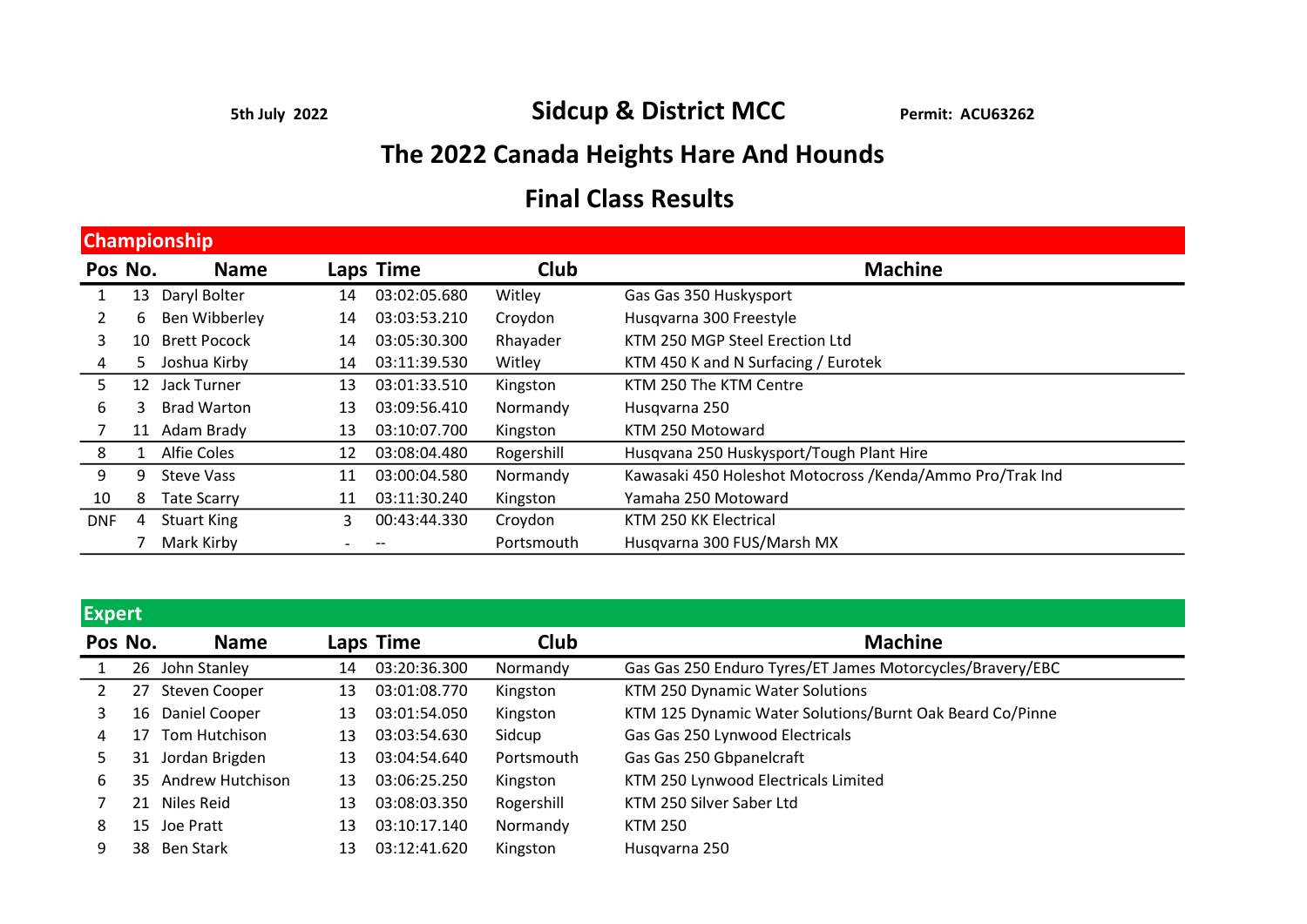| 10 | 19 | <b>Ryan Turner</b> | 13 | 03:13:08.060 | Portsmouth | GasGas 350 Trevor Pope Motorcycles/Landscapes4Living |
|----|----|--------------------|----|--------------|------------|------------------------------------------------------|
| 11 |    | 32 Richard Thrower | 13 | 03:14:24.440 | Witley     | <b>KTM 250</b>                                       |
| 12 | 30 | Jason Bowen        | 12 | 03:01:36.790 | Croydon    | <b>KTM 250</b>                                       |
| 13 |    | 29 Ryan Letts      | 12 | 03:02:56.550 | Normandy   | Husqvarna 300                                        |
| 14 |    | 28 Adam Mussell    | 12 | 03:03:14.680 | Normandy   | KTM 450 Teamsnapper / Woods Butchers                 |
| 15 | 37 | Euan Coulter       | 12 | 03:07:54.680 | Normandy   | Yamaha 250 Team Coulter Racing                       |
| 16 | 20 | <b>Ben Grice</b>   | 12 | 03:08:02.320 | Lowestoft  | Gas Gas 350                                          |
| 17 |    | 25 Ben Harding     | 12 | 03:11:03.680 | Kingston   | KTM 350 Motoward                                     |
| 18 |    | 36 Jack Grice      | 12 | 03:11:34.370 | Lowestoft  | Gas Gas 250                                          |
| 19 |    | 23 Aston Day       | 12 | 03:13:10.970 | Sidcup     | KTM 300                                              |
|    |    | 18 Shane Mckane    |    |              | Normandy   | Husqvarna 450 CSS Bikes                              |
|    |    | 22 Michael Burgess |    |              | Normandy   | <b>KTM 350</b>                                       |
|    |    | 24 Anthony Hales   |    |              | Croydon    | KTM 250 Endurovalley.co.uk                           |
|    | 39 | Ben Ramus          |    |              | Sudbury    | <b>KTM 350</b>                                       |
|    | 40 | Dean Simes         |    |              | Normandy   | Husqvarna 350                                        |

## Veteran A

| Pos No. |    | <b>Name</b>           |    | Laps Time    | <b>Club</b> | <b>Machine</b>                     |
|---------|----|-----------------------|----|--------------|-------------|------------------------------------|
|         | 57 | <b>Gary McCoy</b>     | 13 | 03:09:31.610 | Camel Vale  | <b>KTM 300</b>                     |
| 2       | 43 | Justin Rixon          | 13 | 03:13:32.500 | Normandy    | Husqvarna 300                      |
| 3       | 51 | <b>Michael Brooks</b> | 12 | 03:01:19.880 | Witley      | Husqvarna 350 Mac Tools            |
| 4       | 45 | Geoff Brigden         | 12 | 03:02:04.090 | Portsmouth  | Gas Gas 300 GBPanelcraft           |
| 5.      | 55 | Christopher Stanger   | 12 | 03:06:28.270 | Croydon     | Beta 200 Staingerglass.com         |
| 6       | 49 | Darren Osborne        | 12 | 03:06:53.650 | Croydon     | Yamaha 250                         |
|         |    | 52 Graham Reid        | 12 | 03:07:12.920 | Rogershill  | Husqvarna 250                      |
| 8       | 47 | Joe Beard             | 12 | 03:07:25.020 | Croydon     | Yamaha 125 Teamsnapper             |
| 9       | 42 | Darren Lee            | 12 | 03:08:00.690 | Croydon     | KTM 300 SMD Off Road / Teamsnapper |
| 10      | 56 | lan Mitchell          | 12 | 03:10:24.650 | Croydon     | <b>KTM 250</b>                     |
| 11      | 53 | <b>Robin Scarry</b>   | 12 | 03:11:09.720 | Kingston    | KTM 300 Team Sketchy               |
| 12      | 41 | Stephen Prior         | 12 | 03:11:45.730 | Sudbury     | KTM 450 S.A. Prior Builders        |
| 13      | 48 | <b>Michael Buttle</b> | 9  | 03:00:08.460 | Normandy    | Husqvarna 450                      |
| 14      |    | 54 Andrew Smith       | 8  | 03:08:34.710 | Sidcup      | Husqvarna 298                      |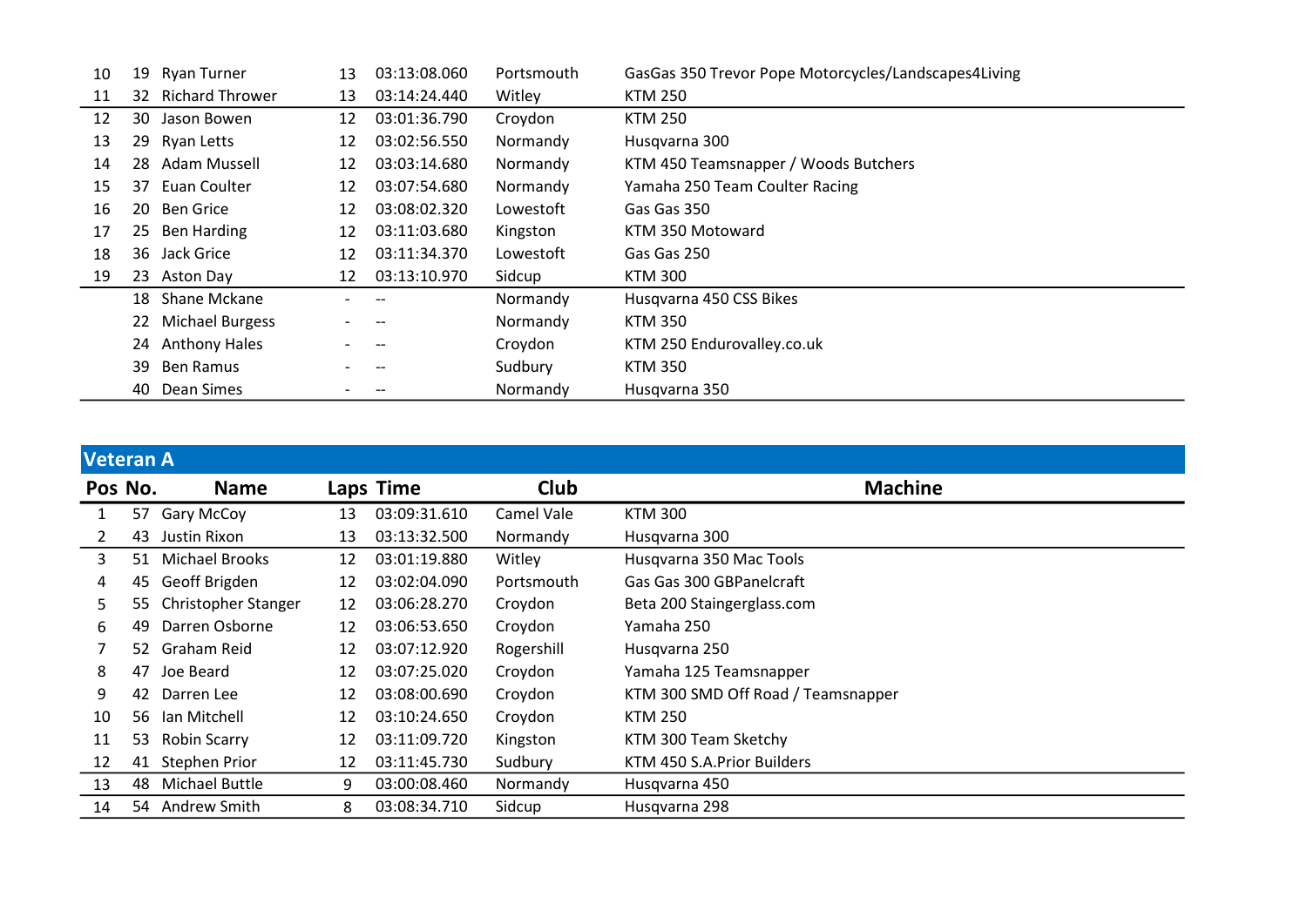| <b>Clubman A</b> |    |                         |    |              |              |                                              |
|------------------|----|-------------------------|----|--------------|--------------|----------------------------------------------|
| Pos No.          |    | <b>Name</b>             |    | Laps Time    | Club         | <b>Machine</b>                               |
| 1                | 85 | <b>Grant Martin</b>     | 13 | 03:14:23.900 | Sidcup       | KTM 690 Ants Moto Workshop                   |
| $\overline{2}$   |    | 103 Philip Shucksmith   | 12 | 03:02:38.460 | Witley       | <b>KTM 250</b>                               |
| 3                |    | 71 Stuart Williams      | 12 | 03:03:41.070 | W of England | <b>KTM 250</b>                               |
| 4                |    | 63 Alex Davies          | 12 | 03:03:49.610 | Carshalton   | Husqvarna 250 awdcaravanservicing            |
| 5                | 68 | Reuben Bailey           | 12 | 03:04:37.570 | Sidcup       | KTM 300 Race Pace Suspension                 |
| 6                | 92 | George Newton           | 12 | 03:05:50.660 | Portsmouth   | Husqvarna 300                                |
| 7                |    | 74 Gus Oblein           | 12 | 03:05:55.260 | Kingston     | Sherco 300                                   |
| 8                |    | 94 George Beakhouse     | 12 | 03:06:20.380 | Croydon      | Sherco 250                                   |
| 9                | 93 | Myles Mulligan          | 12 | 03:06:29.740 | Normandy     | <b>KTM 300</b>                               |
| 10               | 62 | <b>Daniel Sibbick</b>   | 12 | 03:06:31.740 | Normandy     | Beta 350 DTS Carpentry & Joinery             |
| 11               | 99 | Christopher Standen     | 12 | 03:06:43.450 | Kingston     | <b>KTM 250</b>                               |
| 12               | 66 | William Wilson          | 12 | 03:08:41.980 | Witley       | Husqvarna 350 Wilson Investment Holdings Ltd |
| 13               | 60 | Andrew Rolstone         | 12 | 03:09:05.730 | Kingston     | Husqvarna 250                                |
| 14               |    | 101 Ben Alldred         | 12 | 03:09:24.510 | Witley       | KTM 350 Alldred Construction Ltd             |
| 15               | 65 | <b>Matthew Lawrence</b> | 12 | 03:09:45.110 | Witley       | <b>KTM 250</b>                               |
| 16               | 69 | <b>Thomas Parker</b>    | 12 | 03:11:23.580 | Sudbury      | Husqvarna 250                                |
| 17               | 86 | Nicholas Carr           | 12 | 03:13:27.160 | Croydon      | Husqvarna 300                                |
| 18               | 72 | Ben Wynn-Jones          | 11 | 03:00:17.800 | Normandy     | Husqvarna 300                                |
| 19               |    | 824 Jamie Peskett       | 11 | 03:01:45.270 | Witley       | <b>KTM 250</b>                               |
| 20               | 98 | Lewis Dorling           | 11 | 03:04:08.070 | Sidcup       | Yamaha 450 Spray Effex/LJD Motortech         |
| 21               | 59 | Craig Chawner           | 11 | 03:06:03.350 | Croydon      | KTM 300 Chawner Plastering                   |
| 22               | 90 | Carl Lillywhite         | 11 | 03:06:52.320 | Bognor       | Gas Gas 300                                  |
| 23               | 67 | Joshua Osborne          | 11 | 03:06:56.810 | Croydon      | Yamaha 125                                   |
| 24               |    | 73 Adam Saunders        | 11 | 03:08:41.220 | Woodbridge   | <b>KTM 350</b>                               |
| 25               | 77 | Robert Anderson         | 11 | 03:08:58.250 | Croydon      | Sherco 300                                   |
| 26               | 89 | Dale Becker             | 11 | 03:09:50.710 | Maesteg      | <b>KTM 300</b>                               |
| 27               | 87 | Neil Monaghan           | 11 | 03:12:59.070 | Normandy     | Husqvarna 450                                |
| 28               | 81 | Frazer Lawrence         | 10 | 03:00:16.100 | Sudbury      | Husqvarna 250 dr374                          |
| 29               |    | 96 Justin Nel           | 10 | 03:02:15.940 | Portsmouth   | Sherco 300                                   |
| 30               |    | 75 Jacqueline Fletcher  | 10 | 03:17:17.670 | Croydon      | Beta 200                                     |
| 31               |    | 102 Jack Cox            | 9  | 03:09:14.320 | Normandy     | Yamaha 250                                   |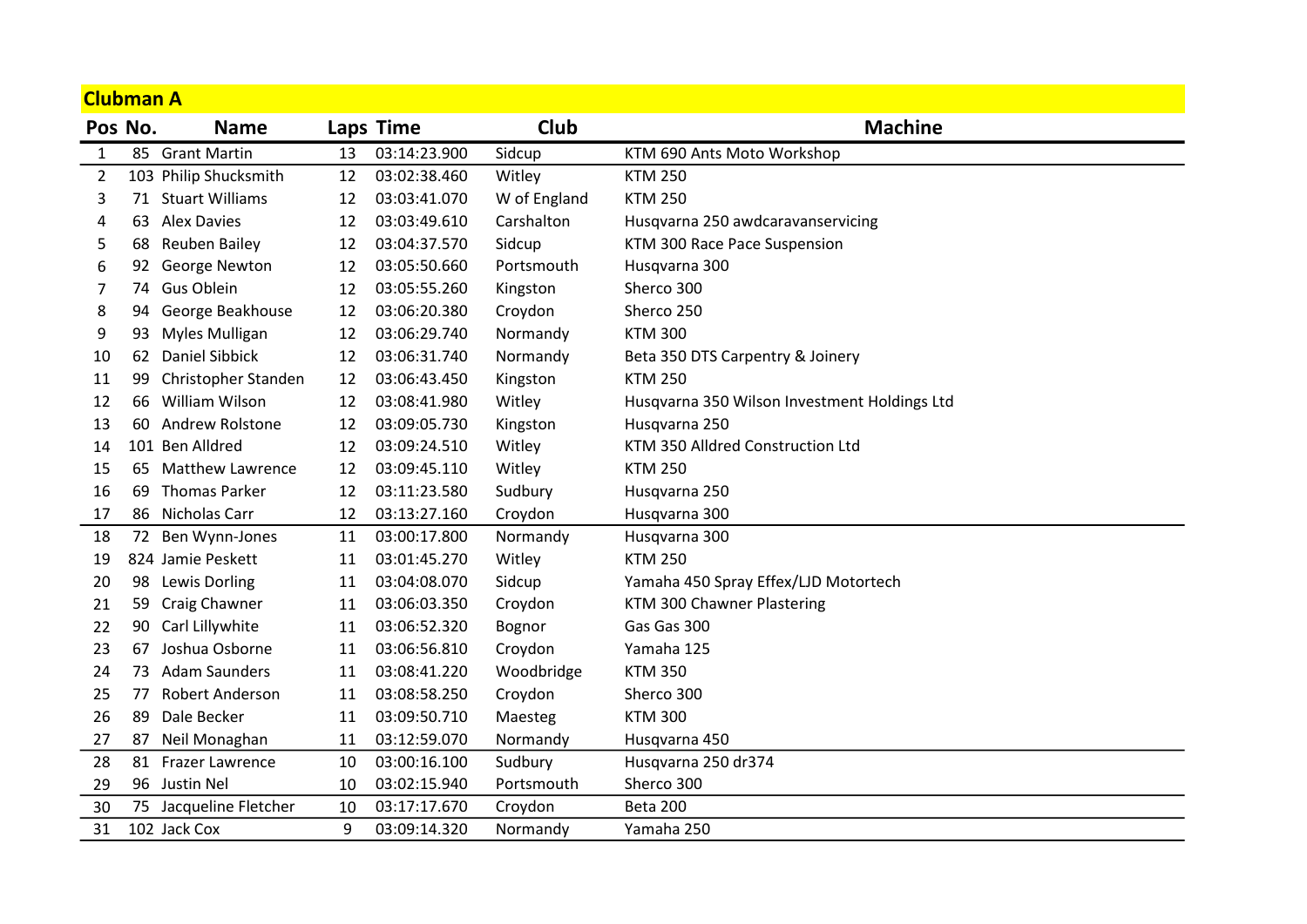| 32         | 76 Justin Fletcher   | 8                        | 03:00:31.410                          | Croydon    | Husqvarna 300                    |
|------------|----------------------|--------------------------|---------------------------------------|------------|----------------------------------|
| <b>DNF</b> | 64 Elliot Clerkson   |                          | 00:18:58.520                          | Sidcup Day | <b>KTM 350</b>                   |
| <b>DNF</b> | 100 David Machinek   |                          | 00:19:37.430                          | Portsmouth | Yamaha 450 LRS Mec / Cab Screens |
|            | 61 Mitchell Merriman |                          | $-$                                   | Witley     | Honda 450 MBM Tree Care          |
|            | 70 Ian Tutton        |                          | $\hspace{0.05cm}$ – $\hspace{0.05cm}$ | Sudbury    | KTM 350                          |
|            | 78 Lewis Moyse       |                          | $- -$                                 | Folkestone | KTM 300                          |
|            | 79 Ryan Dean         |                          |                                       | Sidcup Day | KTM 300                          |
|            | 82 Gregory Simon     |                          | $- -$                                 | Portsmouth | KTM 250                          |
|            | 91 Paul Cooper       |                          |                                       | Kingston   | <b>KTM 250</b>                   |
|            | 95 Chris Lillywhite  | $\overline{\phantom{0}}$ | $- -$                                 | Portsmouth | KTM 300                          |

| <b>Veteran B</b> |                      |    |              |            |                                   |
|------------------|----------------------|----|--------------|------------|-----------------------------------|
| Pos No.          | <b>Name</b>          |    | Laps Time    | Club       | <b>Machine</b>                    |
| $\mathbf{1}$     | 155 Lee Boulden      | 12 | 03:07:54.950 | Normandy   | <b>KTM 350</b>                    |
| 2                | 156 Paul Sanders     | 12 | 03:13:57.280 | Kingston   | <b>KTM 350</b>                    |
| 3                | 168 Chris Welch      | 12 | 03:30:05.310 | Portsmouth | Sherco 300 CWE Sherco             |
| 4                | 178 Clifford Barnett | 11 | 03:01:57.280 | Sidcup     | Husaberg 390                      |
| 5                | 172 Colin Cowley     | 11 | 03:02:37.100 | Kingston   | <b>KTM 250</b>                    |
| 6                | 159 Philip Davies    | 11 | 03:06:19.690 | Normandy   | Husqvarna 300                     |
|                  | 171 John Barnett     | 11 | 03:06:23.670 | Witley     | Sherco 300                        |
| 8                | 177 Stephen Scott    | 11 | 03:07:06.910 | Carshalton | <b>KTM 250</b>                    |
| 9                | 164 Matthew Hubbard  | 11 | 03:17:01.710 | Croydon    | KTM 300 www.halcyonbooks.co.uk    |
| 10               | 163 Christopher Day  | 10 | 03:02:14.850 | Sidcup     | <b>KTM 250</b>                    |
| 11               | 170 Simon Brown      | 10 | 03:02:33.650 | Normandy   | Husqvarna 150 Woods Butchers      |
| 12               | 187 Jonathan Casey   | 10 | 03:03:26.130 | Normandy   | Husqvarna 250                     |
| 13               | 175 Keith Workman    | 10 | 03:05:05.130 | Normandy   | <b>KTM 250</b>                    |
| 14               | 174 Matt Taylor      | 10 | 03:08:40.010 | Sidcup     | Husqvarna 250 KL Property Lawyers |
| 15               | 166 Andrew Greenwood | 9  | 03:02:56.130 | Normandy   | Husqvarna 300                     |
| 16               | 169 Iain Johnston    | 9  | 03:03:20.840 | Normandy   | KTM 200 Ancaster                  |
| 17               | 176 Micheal Lewis    | 9  | 03:03:46.940 | Normandy   | Husqvarna 450                     |
| 18               | 181 Chris Puxted     | 9  | 03:06:19.580 | Sidcup     | Husqvarna 300                     |
| 19               | 179 Andrew Birse     | 9  | 03:08:40.690 | Carshalton | <b>KTM 125</b>                    |
| 20               | 161 Kevin Bailey     | 9  | 03:09:26.680 | Croydon    | <b>KTM 300</b>                    |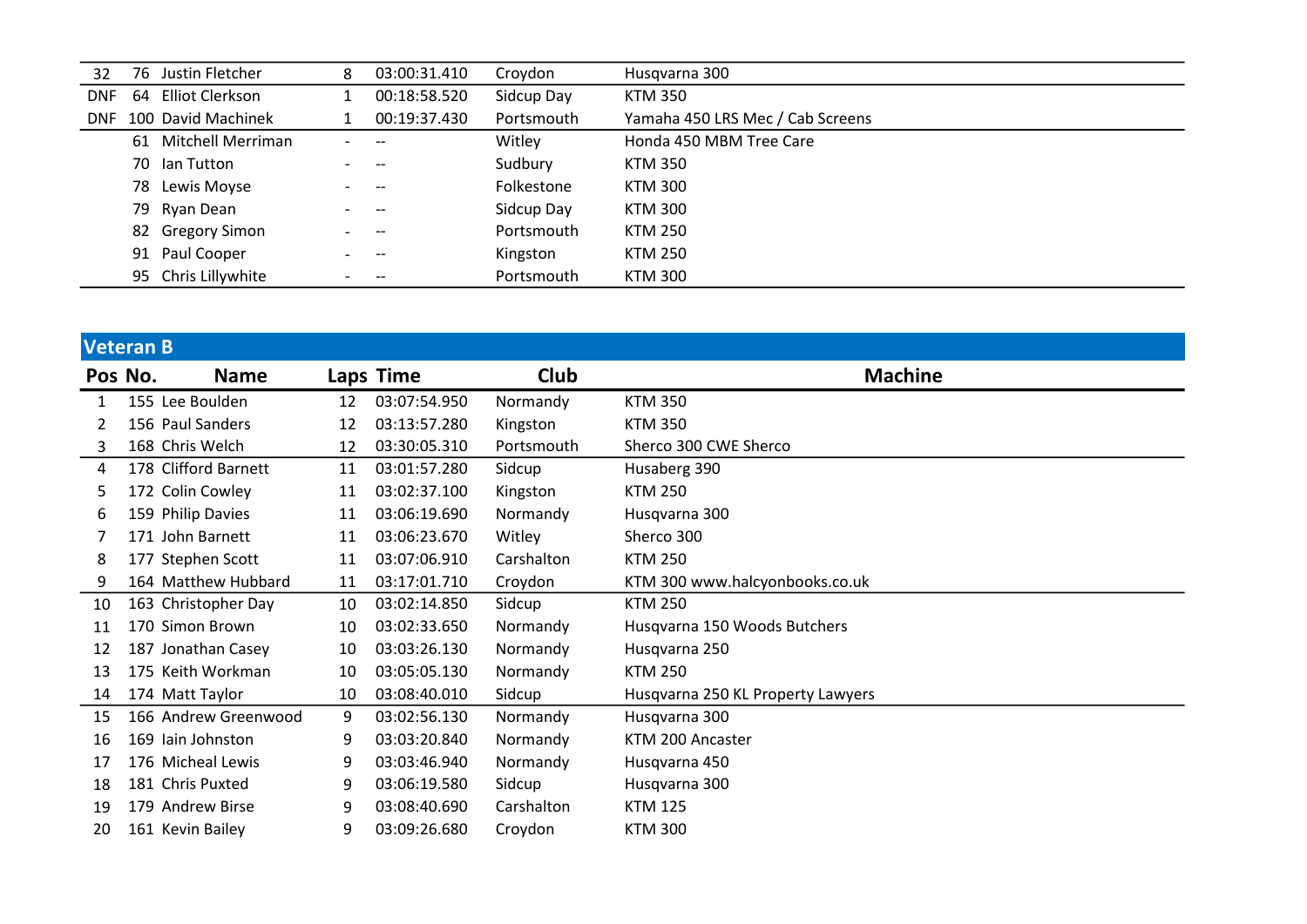| 21  | 173 Barry Spencer     | 8  | 03:00:41.230             | Kingston           | TM 144                                                            |
|-----|-----------------------|----|--------------------------|--------------------|-------------------------------------------------------------------|
| 22  | 158 Mark Robson       | 8  | 03:01:19.390             | <b>ACU Limited</b> | Husqvarna 300                                                     |
| 23  | 165 Trevor Pike       | 8  | 03:06:27.620             | Sidcup             | Husqvarna 250                                                     |
| 24  | 162 Timothy Tubb      | 8  | 03:10:46.940             | Witley             | KTM 249 S Devine C.E. Ltd                                         |
| 25  | 157 Martin Stanley    | 8  | 03:18:30.690             | Carshalton         | KTM 250                                                           |
|     | DNF 180 Piers Hammond | 5. | 01:50:01.490             | Sidcup Day         | <b>KTM 300</b>                                                    |
|     | DNF 160 Paul Bunn     |    | 00:23:56.060             | Sidcup             | Yamaha 125 Lampost Electrical Supplies                            |
| DNF | 189 Rob Mussell       |    | 00:26:48.790             | Normandy           | KTM 450 Teamsnapper / Woods Butchers                              |
|     | 182 Sebastien Picard  |    |                          | Witley             | Yamaha 450                                                        |
|     | 183 Peter Reid        |    | $\hspace{0.05cm} \ldots$ | Kingston           | KTM 450 Stealth Installs                                          |
|     | 184 Russell Emms      |    | $\qquad \qquad -$        | Croydon            | Beta 300                                                          |
|     | 188 Stephen Wilson    |    |                          | Witley             | Husgyarna 249 Wilson Investment Holdings LTD / Penton Motor Group |

| <b>Evo</b> |                     |                     |    |              |            |                                        |
|------------|---------------------|---------------------|----|--------------|------------|----------------------------------------|
|            | Pos No.             | <b>Name</b>         |    | Laps Time    | Club       | <b>Machine</b>                         |
|            | 107 Steven Bird     |                     | 11 | 03:02:59.300 | Witley     | Kawasaki 200 Teamsnapper / Endurotyres |
|            |                     | 44 Manuel Bernardez |    | 03:01:32.210 | Carshalton | Maico GME 490 tidytiming.com           |
|            | 108 Colin Fox       |                     |    | 03:13:03.350 | Crovdon    | KTM 250 Teamsnapper / Motorite         |
|            | DNF 109 Steve Elsey |                     |    | 01:08:51.750 | Kingston   | Husqvarna 400 Landmark                 |

|              | <b>Clubman B</b> |                     |    |              |             |                         |  |  |  |
|--------------|------------------|---------------------|----|--------------|-------------|-------------------------|--|--|--|
| Pos No.      |                  | <b>Name</b>         |    | Laps Time    | <b>Club</b> | <b>Machine</b>          |  |  |  |
| $\mathbf{1}$ |                  | 143 Alex Little     | 11 | 03:00:51.630 | Sidcup      | Husqvarna 300 JM Racing |  |  |  |
| 2            |                  | 113 Taite Elsey     | 11 | 03:02:49.300 | Kingston    | KTM 200 Landmark        |  |  |  |
|              |                  | 117 Adam Morley     | 11 | 03:05:55.080 | Croydon     | KTM 250                 |  |  |  |
| 4            |                  | 133 Russell Kenward | 11 | 03:07:01.100 | Normandy    | KTM 150                 |  |  |  |
|              |                  | 142 Martin Wood     | 11 | 03:07:41.180 | Kingston    | Kawasaki 250            |  |  |  |
| 6            |                  | 139 Mike Bushell    | 11 | 03:09:56.120 | Sidcup      | Sherco 300              |  |  |  |
|              |                  | 145 Charlie Peacock | 11 | 03:11:57.520 | Normandy    | Beta 300                |  |  |  |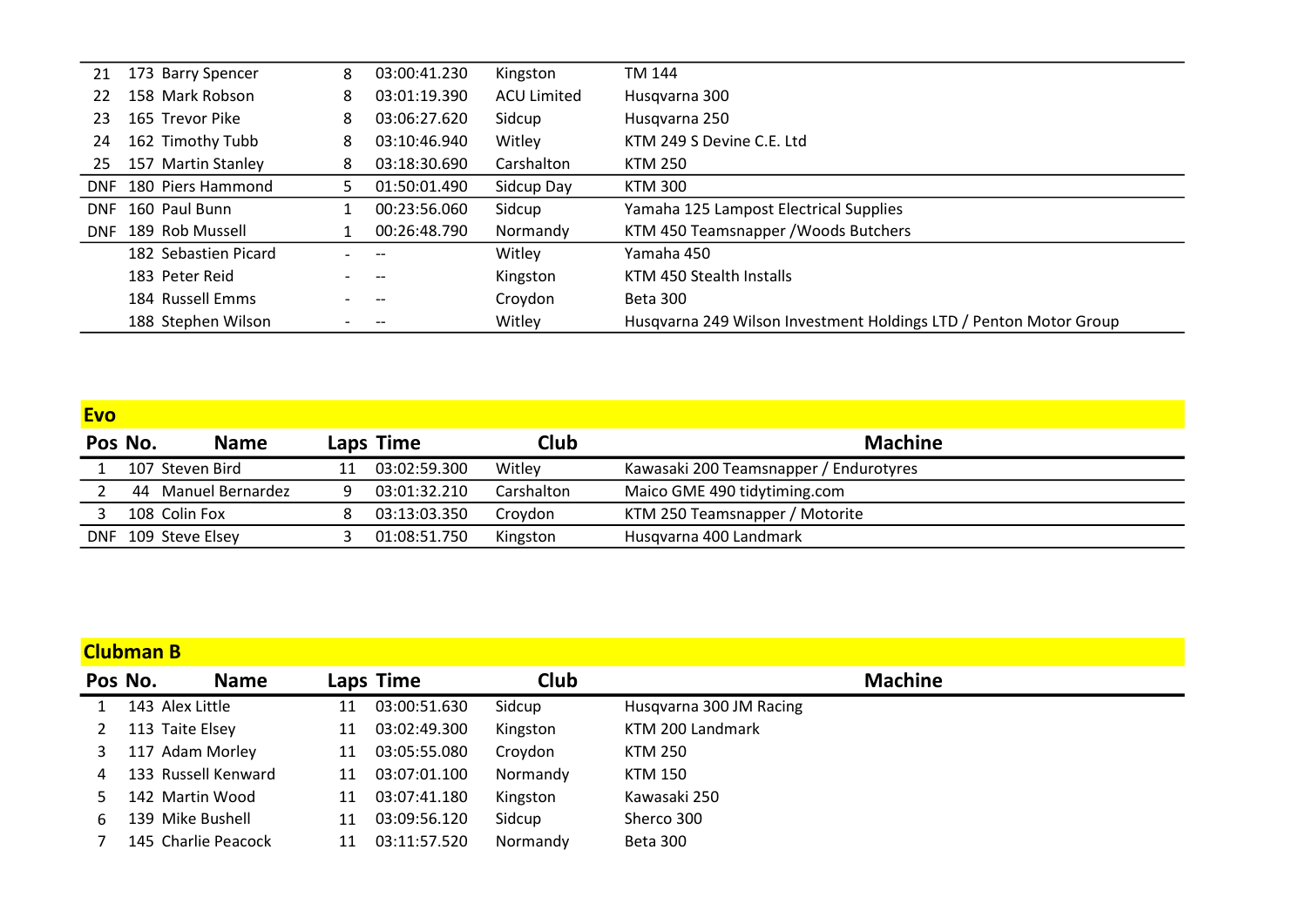| 8    | 114 Tyrone Spencer     | 11 | 03:12:19.340             | Kingston   | <b>TM 250</b>                                               |
|------|------------------------|----|--------------------------|------------|-------------------------------------------------------------|
| 9    | 148 Robert Wilson      | 11 | 03:12:40.340             | Witley     | Husqvarna 300                                               |
| 10   | 136 James Stevens      | 11 | 03:13:03.600             | Croydon    | <b>KTM 300</b>                                              |
| 11   | 125 David Owen         | 11 | 03:13:06.400             | Portsmouth | KTM 250 Owen Electrical Solutions Ltd                       |
| 12   | 138 Richard Morgan     | 11 | 03:13:07.710             | Croydon    | KTM 250 Morgans Tool                                        |
| 13   | 146 Shaun Ash          | 11 | 03:14:02.280             | Portsmouth | <b>KTM 300</b>                                              |
| 14   | 127 Michael Benwell    | 11 | 03:14:58.160             | Witley     | <b>KTM 350</b>                                              |
| 15   | 116 Scott Booker       | 11 | 03:15:36.430             | Sidcup     | Honda 125 Back2New Home Improvements / Mptoloko / AVB Truck |
| 16   | 128 Tom Waddell        | 11 | 03:15:38.230             | Portsmouth | Husqvarna 250                                               |
| 17   | 131 Owen Haswell       | 10 | 03:00:36.170             | Carshalton | Yamaha 125 Motoward                                         |
| 18   | 123 Gareth Smith       | 10 | 03:04:28.110             | Kingston   | Gas Gas 350                                                 |
| 19   | 150 Morgan McKenna     | 10 | 03:05:43.270             | Witley     | <b>KTM 200</b>                                              |
| 20   | 137 Harry Hughson      | 10 | 03:05:54.420             | Portsmouth | <b>KTM 300</b>                                              |
| 21   | 134 Michael Instone    | 10 | 03:08:10.730             | Croydon    | <b>KTM 250</b>                                              |
| 22   | 147 Clive Osborne      | 10 | 03:08:52.890             | Sudbury    | <b>KTM 250</b>                                              |
| 23   | 112 David Castle       | 10 | 03:09:40.640             | Sidcup     | <b>KTM 350</b>                                              |
| 24   | 135 Paul Burnett       | 10 | 03:12:55.810             | Witley     | Husqvarna 150 Hunt Forest Group                             |
| 25   | 141 Jack Pattison      | 10 | 03:13:57.020             | Witley     | Husqvarna 250                                               |
| 26   | 132 Max Rose           | 9  | 03:00:41.790             | Croydon    | Yamaha 250                                                  |
| 27   | 119 Kieran Cullen      | 9  | 03:01:26.120             | Sidcup     | Suzuki 450                                                  |
| 28   | 84 Sam Cheesman        | 9  | 03:01:31.710             | Sidcup     | Honda 125                                                   |
| 29   | 118 Carl Lawrence      | 9  | 03:02:53.560             | Sudbury    | Husqvarna 250                                               |
| 30   | 149 Ian Nicholls       | 9  | 03:06:02.410             | Portsmouth | <b>KTM 350</b>                                              |
| 31   | 124 Kieran Wood        | 9  | 03:18:56.240             | Normandy   | <b>KTM 250</b>                                              |
| 32   | 140 Scott Robinson     | 8  | 03:01:26.800             | Sidcup Day | <b>KTM 300</b>                                              |
| 33   | 115 George Cockett     | 8  | 03:09:20.890             | Witley     | <b>KTM 250</b>                                              |
| 34   | 121 Mark Williams      | 7  | 03:01:23.510             | Sidcup     | Honda 125 Quality Interior Installations                    |
| DNF. | 126 James Cross        | 11 | 02:59:22.590             | Kingston   | <b>KTM 250</b>                                              |
|      | DNF 151 Dean Fletcher  | 9  | 02:54:45.340             | Sidcup     | Yamaha 250 Fletcher Plumbing Services                       |
|      | DNF 120 George Scully  | 4  | 01:37:11.500             | Croydon    | <b>KTM 300</b>                                              |
|      | DNF 144 Conor Bardwell | 1  | 01:01:45.030             | Sidcup     | <b>KTM 250</b>                                              |
|      | 122 Sam Dimmock        |    |                          | Portsmouth | Honda 250                                                   |
|      | 129 Matthew Cooper     |    | $\hspace{0.05cm} \dashv$ | Normandy   | <b>KTM 300</b>                                              |